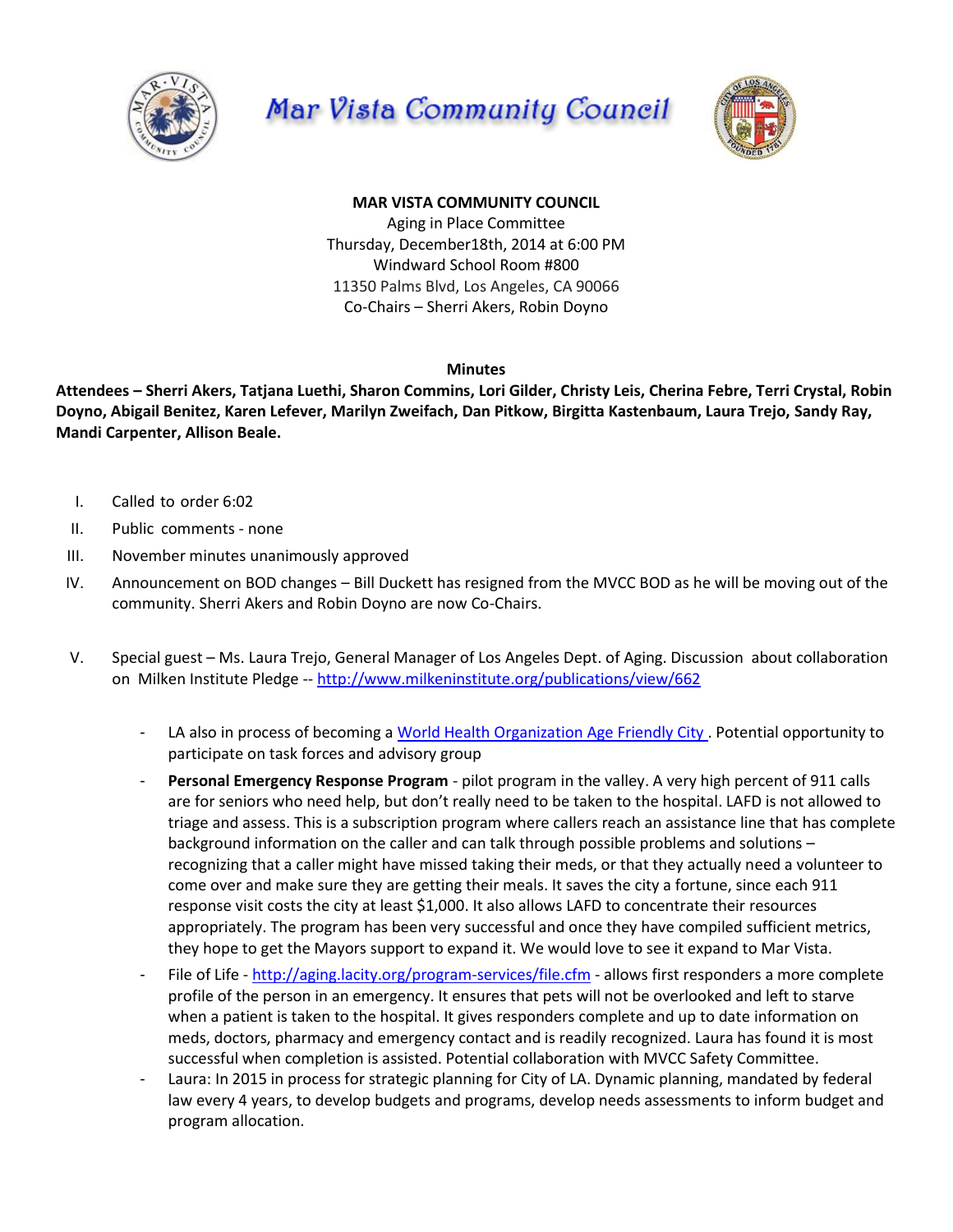- Discussion re traffic, transportation and driver's license for seniors; Online, channel 35, Aging in LA [\(http://www.lacityview.org/aging\\_la.htm](http://www.lacityview.org/aging_la.htm) ). On the Move [\(https://www.youtube.com/user/DOCKAISERTV/videos](https://www.youtube.com/user/DOCKAISERTV/videos) ) – using television to educate seniors; Using technology such as<http://www.healthvault.com/us/en>
- Follow up continue to copy Laura on agenda and minutes; invite Laura as speaker at March  $10^{th}$  AIP Open House.
- VI. Old Business
	- a. February  $1^{st}$  AIP committee will be guest presenter at MVCC Green Tent Lori, Karen, Sherri will organize – see<http://marvista.org/node/2941> for list compiled of organizations to donate to. Will need to divide day between committee members.
	- b. March 10<sup>th</sup> AIP committee will host a 1 hour stakeholders presentation prior to MVCC Board meeting – planning discussion
		- Laura Trejo has been invited as quest speaker
		- Committee members asked to recommend resources to table at event <http://www.marvista.org/committees/aginginplace>
	- c. Update on collaboration with the MVCC Great Streets Ad Hoc Committee and potential liaison to attend Great Streets meetings.
		- No update
		- Discussion re 97 unit mixed use development on Washington Blvd at Inglewood that will be on agenda at next BOD meeting. Review for consideration for aging in place.
	- d. Review questions for baseline research to establish direction for the committee plan workshop and MVCC Web Site survey – see Aging In Place: Workshop Questions addendum to agenda
		- Questions approved
		- Discussion re outreach for attendance
	- e. Update on smoke detector giveaway by the fire department no update
	- f. Review collaborative workbook of committee plans and results (Tatjana) tabled for time
	- g. Update on collaboration with Neighborhood Watch programs and block captain programs to identify seniors and needs in their perspective neighborhoods. Response from Safety Committee or Pacific Division
		- Sherri will follow up to discuss File for Life with Rob Kadota as potential project
	- h. Status on MVCC web site and access to our committee page – Fixed so we show up in dropdown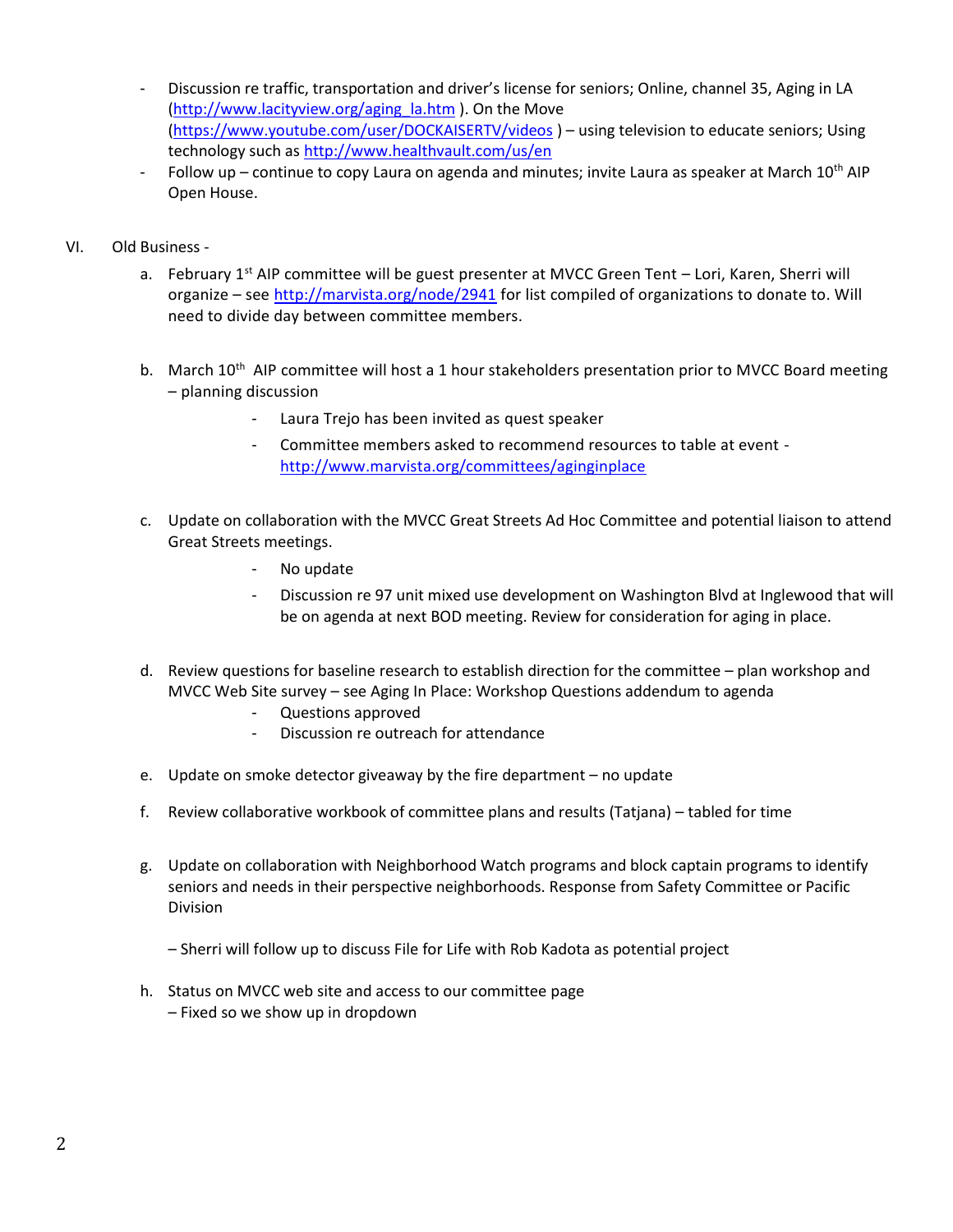## VII. New Business –

a. Discussion about creating a logo, searching for a graphic artist in the community who might donate their services

– Tatjana will work on creative for this

b. Discussion re development of intergenerational program for seniors aging in place. (Tatjana, Christy)

- Christy presented on bringing potential Intergenerational Programs to Mar Vista and reviewed models that already exist. Discussion about developing a Wisdom Circle program where school age kids interview seniors about their life. Introduce topic.

- Decision to explore programs already in place – Sherri will contact Chairs of the MVCC Education committee to poll schools. Create an activity page on our web site to let seniors know about them.

- Christy and Birgitta will take lead on exploring what exists and developing a pilot project.

c. Discussion - California Department of Public Health has failed to effectively investigate nursing home complaints, a [state audit](http://www.auditor.ca.gov/pdfs/reports/2014-111.pdf) released Thursday found, with a total of 11,000 unresolved complaints in its system.(see LA Times article in last month's minutes) How can we influence action at the state level?

– State Assembly members assigned to **the** *l***/altc.assembly.ca.gov/** - Aging and Long Term Care Committee were just announced. Potential contacts with AM Mike Gipson will be explored.

- <http://asmdc.org/members/a47/> Cheryl Brown Democrat, Chair, District 47 (San Bernadino area)
- <http://www.davidhadley.com/> David Hadley, Vice Chair, District 66 (Palos Verde) New
- <http://mikegipson.net/#/> Mike Gipson, District 64 (Compton) New
- <http://asmdc.org/members/a21/> Adam Gray (District 21) Merced
- <http://asmdc.org/members/a10/> Marc Levin (District 10) Petaluma
- <http://pattylopezforassembly.com/> Patty Lopez (39<sup>th</sup> Pacoima) New
- <http://devonmathis.com/> Devon Mathis (26<sup>th</sup> Bishop) New
- d. World Elder Abuse Awareness Day will be in June and the White House is also organizing a conference on aging. Discuss possible participation – tabled due to time
- e. Terri has volunteered to be a guest presenter at the MVCC tent in January to do a presentation on nutrition tips for seniors.
	- Sherri will contact Bill Koontz to schedule